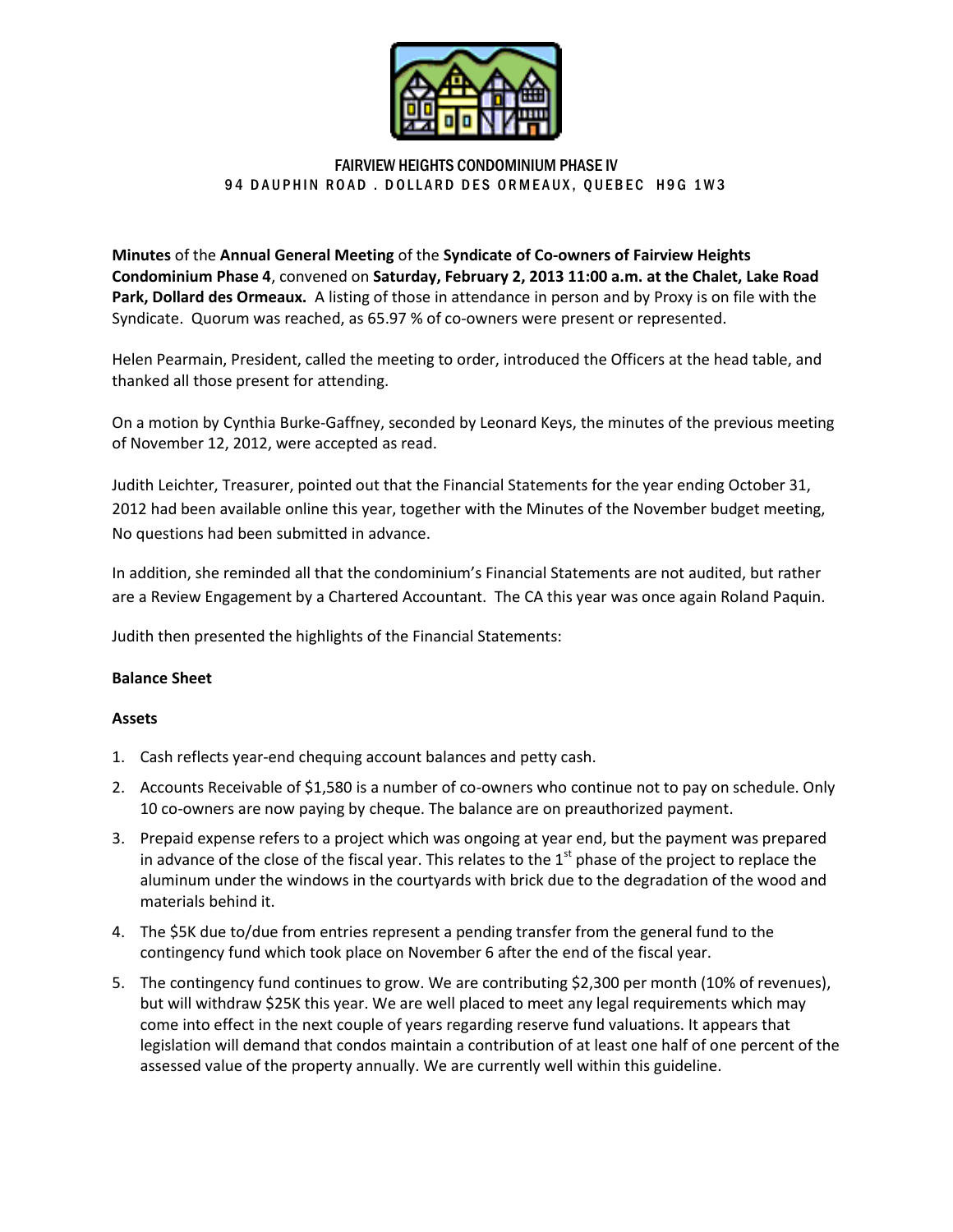

# FAIRVIEW HEIGHTS CONDOMINIUM PHASE IV 94 DAUPHIN ROAD. DOLLARD DES ORMEAUX, QUEBEC H9G 1W3

- 6. A number of accrued expenses were on hand at year end (expenses incurred in the last year, but paid in the new fiscal year) as reflected under the Liabilities section.
- 7. Our year end net assets show \$181,231… a healthy balance.

# **Liabilities**

Year end accounts payable and accruals consisted of a number of invoices pending at year end. These balances have now been paid.

## **Statement of Operations and Fund Balances**

These revenues and expenses are more or less reflective of the numbers circulated at our November budget meeting. There is no significant change in position over the previous year.

As there were no questions, a motion was put forth to adopt the Treasurer's report, as well as the Financial Statement. The motion was approved by Liane Alexander, seconded by Laura Van Norman and accepted unanimously by all present.

## **Insurance**

It was noted that the condominium insurance was renewed on February 1 with a small decrease in premiums. Co-owners may pay in full by February 28, or pay in 3 equal installments with their March, April and May preauthorized payments.

The administration reminded all co-owners to review their own personal coverage and update their values.

Co-owner responsibilities include:

- Adequate coverage to offset deductibles \$5K on Property, \$10K on Water Damage
- Coverage for at least \$220K
- Make sure you have a good insurer
- Make sure you have a clause which covers everything in the event that the condo insurance falls short
- Make sure you have a current hot water tank, and that your electrical box is breakers… not fuses.

If you have damages which you think may result in a claim:

- Notify us immediately
- Contact your own insurer.

## **Re-Writing of the Declaration of Co-Ownership**